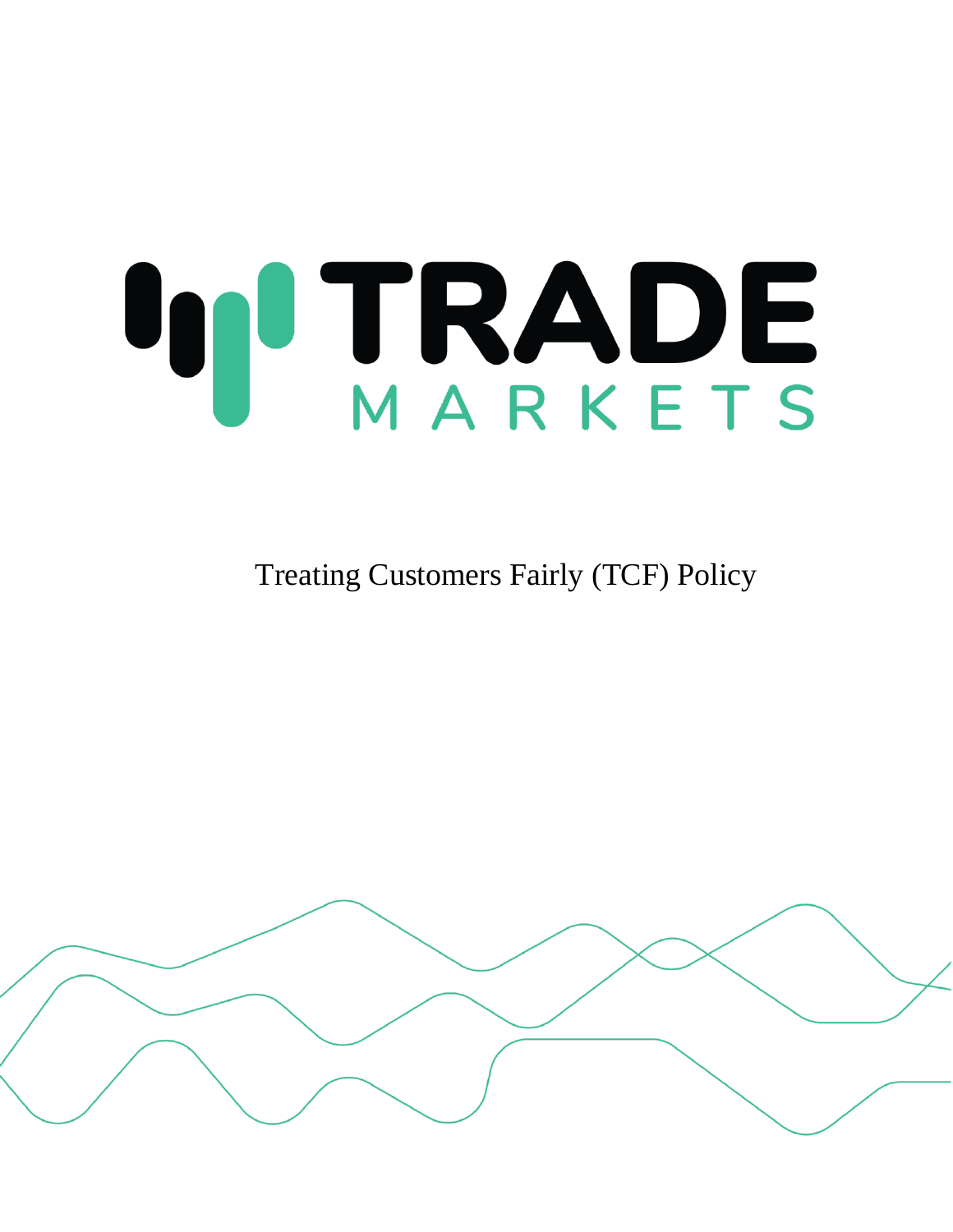## 1. **Policy Statement**

Semantic (Pty) Ltd ensures clients are at very heart of all that we do. We are fully committed to providing the highest standards of client service and advice.

Our customers are our most valuable asset, and our aim is to ensure we deliver a user-friendly, robust, reliable and cost-effective legal service. As a part of our overall approach, we are fully committed to treating our clients fairly and as such we endeavour to meet their expectations of high quality service.

Our Treating Customers Fairly (TCF) policy is centred around the guidance provided by the Financial Sector Conduct Authority (FSCA) and our External Compliance Officers, to ensure we consistently deliver fair outcomes to our clients and take responsibility for the firm and staff (at all levels) providing an enhanced service quality to clients, based on a culture of openness and transparency. As a firm, we take the requirements of the FSCA seriously, in particular, the requirement to treat customers (clients) fairly.

The FSCA has outlined six key outcomes, which are central to the TCF initiative:

**Outcome 1**: Customers are confident that they are dealing with firms where the fair treatment of customers is central to the firm culture.

**Outcome 2**: Products and services marketed and sold in the retail market are designed to meet the needs of identified customer groups and are targeted accordingly.

**Outcome 3**: Customers are given clear information and are kept appropriately informed before, during and after the time of contracting.

**Outcome 4:** Where customers receive advice, the advice is suitable and takes account of their circumstances.

**Outcome 5**: Customers are provided with products that perform as firms have led them to expect, and the associated service is both of an acceptable standard and what they have been led to expect.

**Outcome 6**: Customers do not face unreasonable post-sale barriers to change product, switch provider, submit a claim or make a complaint.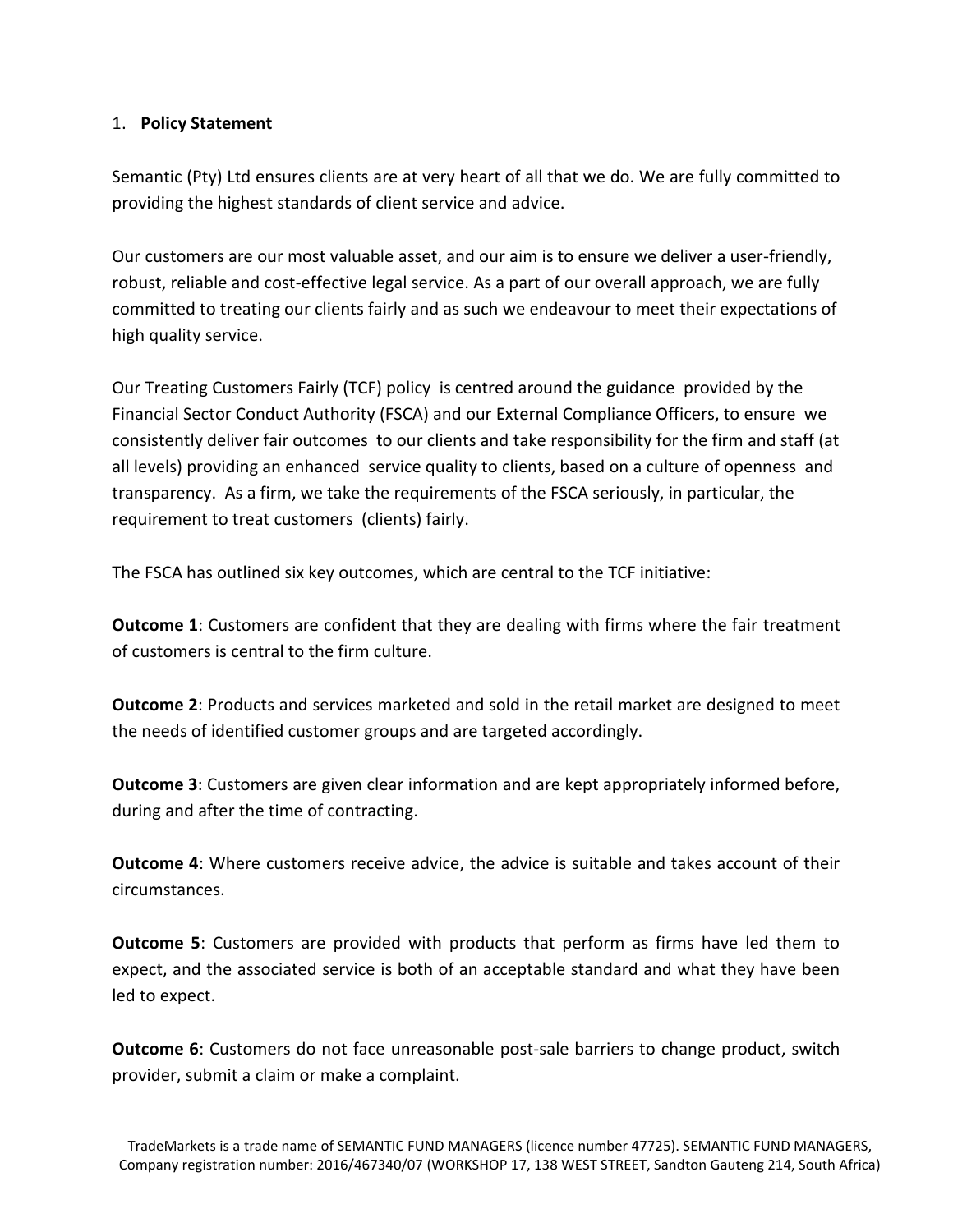## Figure 1 **Regulatory Framework**

We have set out below how we aim to ensure these principles are embedded in our approach and culture to dealing with our clients



### 2. **Our Service**

- We ascertain the appropriateness of the requested service for all new clients prior to accepting an instruction, ensuring it is in line with their knowledge and experience
- We continually aim to understand the needs of our clients
- We keep our clients fully informed in a clear and fair manner that is unambiguous and not misleading
- We ensure our services are delivered with clarity and transparency and do not contain hidden conditions or rely on complex technical definitions